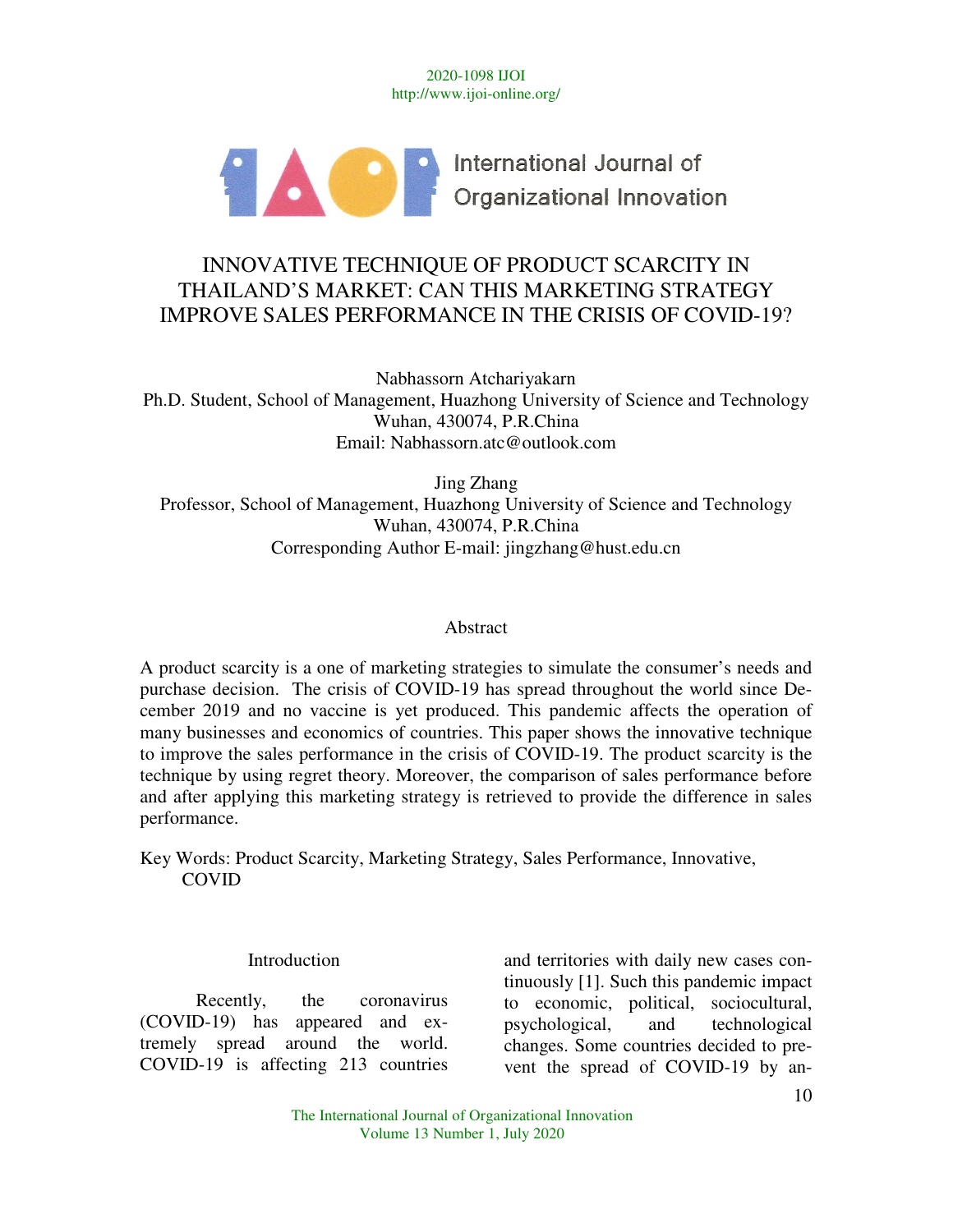nouncing the lockdown policy in a certain period. China is the first country in the world that announced the lockdown policy on January 23, 2020 in Wuhan which is the largest city in Central China stopping travel in and out of city. The public transportation inside the city is shutdown. The pandemic has shown the significant impact to the majority of industries in every country. Thailand is one of the countries in South East Asia was in lockdown period from Mar 26, 2020 and curfew period from April 3, 2020. The economic disruption happened unavoidably and leads to the innovative technique for sustainability of organizations. This research aims to provide a case study of product scarcity as a marketing strategy to improve sales performance in the crisis of COVID-19 in Thailand's market by focusing on insurance industry. Scarcity in economic concept means the gap between limited resources and theoretically limitless wants. Product scarcity is not limited only quantities but also limited time [2]. A firm or product owner has the opportunity to create the demand from customers by launching a temporary or nontemporary product scarcity. Nevertheless, product scarcity has significantly impact to purchase behaviors of consumers [3].

# *Scarcity*

 Scarcity is the unavailability or limited number of suppliers in the market. Moreover, scarcity refers to unbalance of demand and supply that affects to consumer's behaviors and decision making [4]. Marketers use scarcity as a promoting technique to emphasize the limitation of availability and stimulate

perceived values of consumers to enhance their needs in products or services [5]. Previous studies have examined on scarcity to understand the types and mechanisms to effect the demandgenerated and supply-generated [6]. Scarcity cue types have been reviewed by [7] to classify scarcity message as quantity or quality (time-based). The purchase decision is triggered by scarcity and popularity cues. Recently research studied the effect of scarcity in online booking, the findings shows the higher levels of purchase intention when the appearance of product's scarcity occurred [8].

# *Theoretical Framework*

 Four theoretical frameworks are identified to explain the relationship of customer demand and insufficiency of product supply, resulted in the desirability of a product increase subsequently. First, commodity theory is related to the high demand of people who perceive a higher value in the product's uniqueness. In other side, the satisfaction of consumer raised by owning products that others do not. Second, conformity theory is related to attitudes, beliefs and behaviors of group norms. Consumers intend to purchase a product because of many people purchased it. Third, regret theory is related to the feeling that consumer wants to avoid future regret in missing the opportunity to purchase the product in several events such as time-limited offers and expired date of special offer. Forth, reactant theory is related to the feeling that consumers are threatened by choices of product becomes limited, thus consumers are motivated to increase their needs to purchase it within the spe-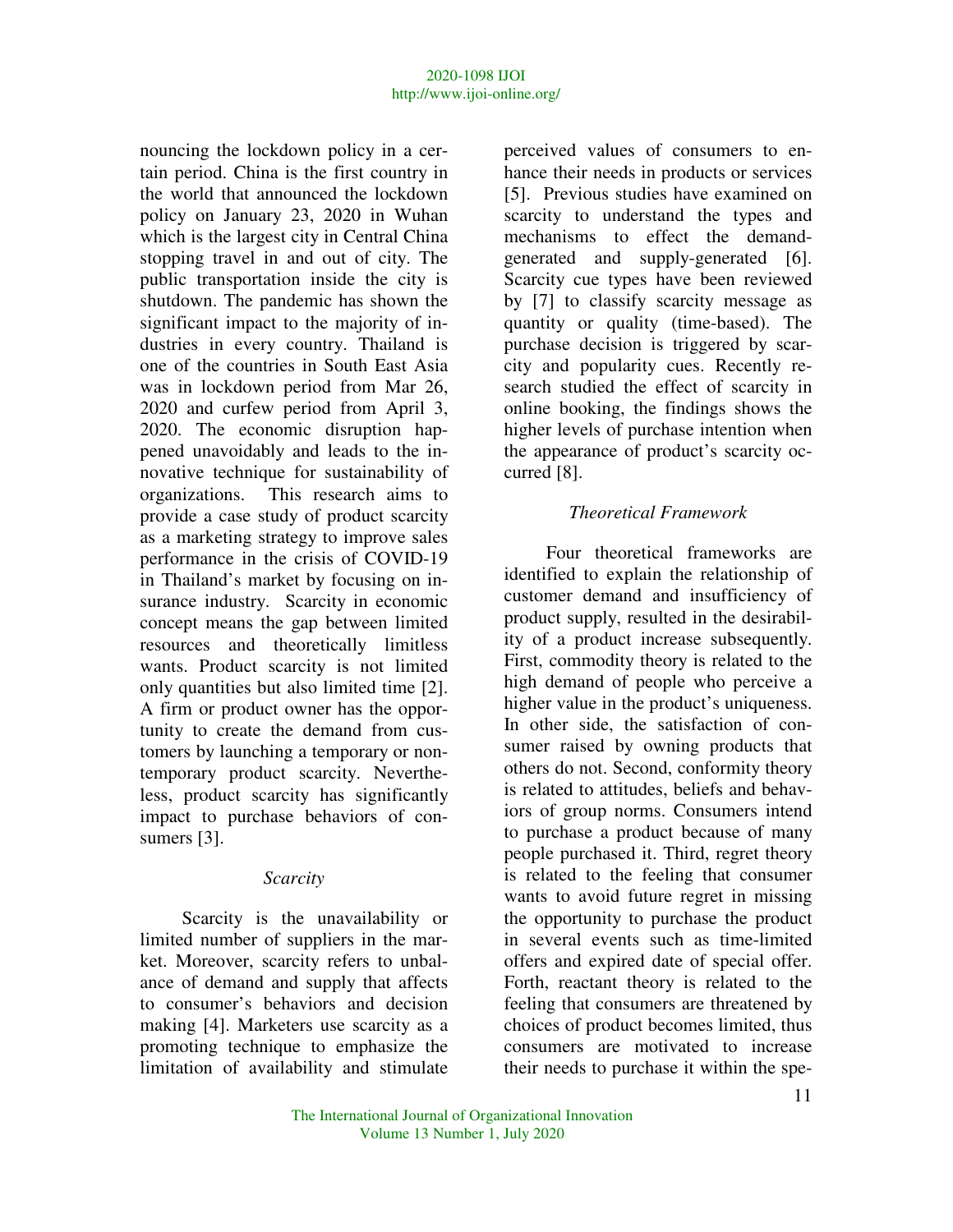cific of time. The theory of reactance was introduced by Brehm in 1966 [9]. The early studies have demonstrated the success of reactance effects about "hardselling". The experiments with highpressure condition created a purchase signal more than no pressure condition [10]. Four components of the reactance mechanism are perception and existence

of freedom, threats to freedom, restoration of reactance and freedom [11]. Threats represent the forced freedom. The theoretical implications from [12] explains that shoppers seek the availability of other products in the shelf to detect the reduction of variety and turn to freedom.

| <b>Theoretical Frame-</b><br>work | <b>Short Explanation</b>                                                                                               | Sample Events                                                                                                                                |
|-----------------------------------|------------------------------------------------------------------------------------------------------------------------|----------------------------------------------------------------------------------------------------------------------------------------------|
| Commodity The-<br>ory             | Consumer's demands from the<br>perceived value of product's<br>uniqueness.                                             | Products or services that have<br>been promoting differently                                                                                 |
| Conformity Theory                 | Consumer purchases the prod-<br>ucts based on attitudes, beliefs<br>and behavior of group norms.                       | Marketing campaign encour-<br>aging purchasers to buy<br>products or service arouse by<br>influenced group                                   |
| <b>Regret Theory</b>              | Consumer wants to avoid future<br>regret in missing the opportu-<br>nity to purchase the product in<br>several events. | Marketing campaign offering<br>coupon with expired date                                                                                      |
| <b>Reactant Theory</b>            | Consumer is threatened by<br>choices of product become lim-<br>ited.                                                   | When there is a notification<br>on products or services "out<br>of stock", where consumers<br>are convincing to purchase<br>substitute goods |

### *Table 1: The Summary of Theoretical Framework*

#### *Insurance Industry in Thailand*

 In the phenomenon of insurance marketing, the customer's relationship is important from the initial stage of creating the relationship and maintain the good services [13]. Earlier research stud

ied the impact of relationship selling behavior on the insurance decision making and trust as a mediator between the antecedents and insurance decision making in India [14]. However, many marketing strategies have been adapted to motivate the customers to purchase the insurance.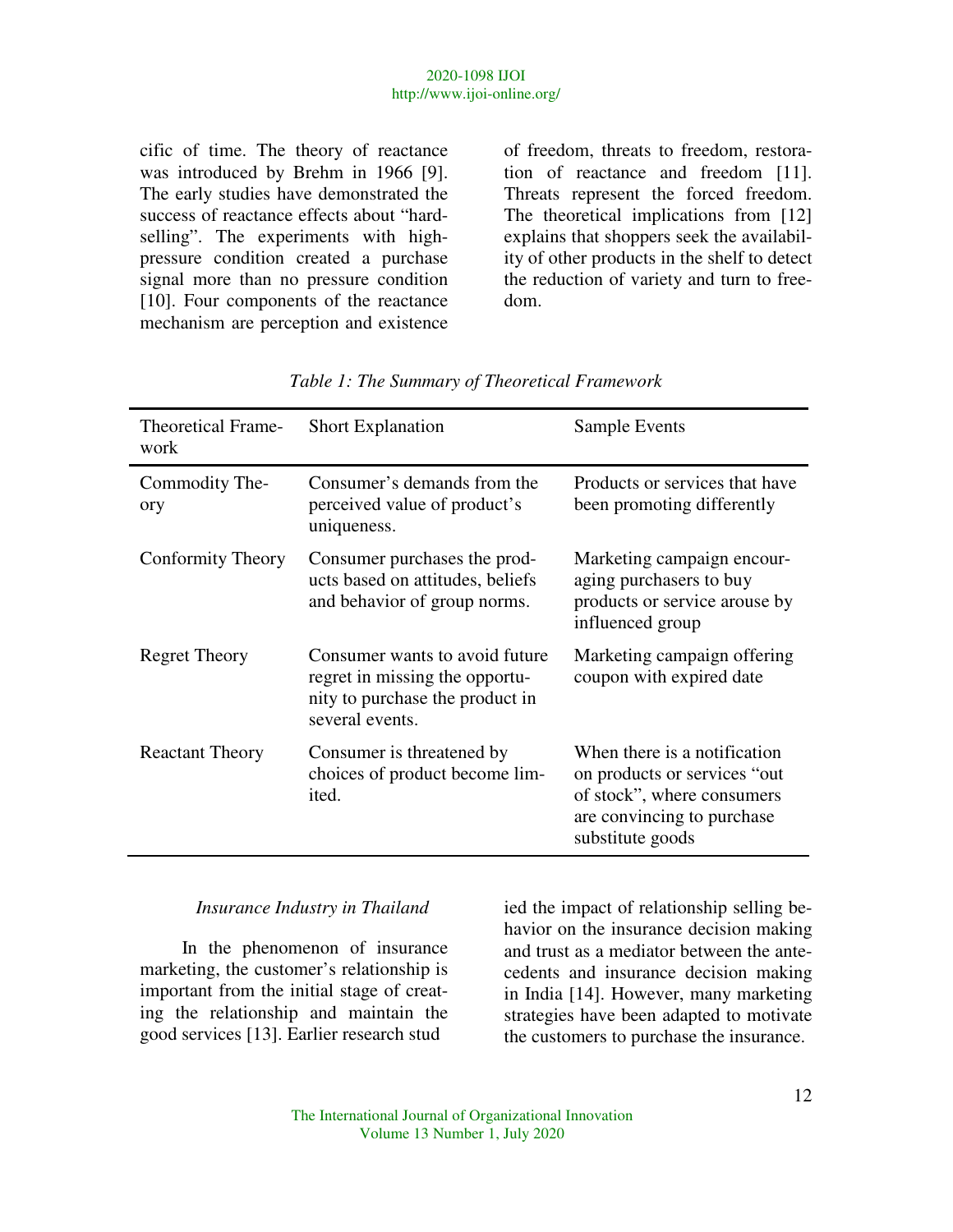A case study in this research collected the sales data from one of the insurance company in Thailand to investigate the impacts of product scarcity as a marketing strategy in COVID-19.

### *Effects of Regret Theory*

 In March 2020, an insurance company in Thailand promoted the expired date of insurance products to stimulate the customer's need and urge them to make a purchase decision within the limited time. Because of COVID-19 situation, consumers delayed in the purchase

decision, thus this insurance company intended to create the product's scarcity by announcing 4 product's expired date. The company defined the short period to purchase the insurance less than a month. After receiving the satisfied sales volume, this insurance company created the product's expired date again on other product even this product was closed in the past. Table 2 shows the detail of insurance's products that using product's scarcity as a marketing strategy. The total premium of first quarter in 2020 is higher than the same quarter in last year as shown in Table 3.

|  | Table 2: Insurance Product with Expired Date |  |  |
|--|----------------------------------------------|--|--|
|--|----------------------------------------------|--|--|

| Insurance Plan Name | <b>First Expired Date</b> | Second Expired Date  |
|---------------------|---------------------------|----------------------|
| Excellent Plan 1    | Mar $31^{\rm st}$ , 2020  | Jun $30^{th}$ , 2020 |
| Saving Plan 1       | Mar $31st$ , 2020         | Jun $30^{th}$ , 2020 |
| Saving Plan 2       | Mar $31st$ , 2020         | None                 |
| Annuity 1           | Jun $15^{th}$ , 2020      | None                 |
| Annuity 2           | Jun $15^{th}$ , 2020      | None                 |
| Annuity 3           | Jun $15^{th}$ , 2020      | None                 |
| Annuity 4           | Jun $15^{th}$ , 2020      | None                 |

*Table 3: Comparison of Sales Volume Before and After Using the Product Scarcity*

| <b>Total Premium</b> | First Quarter 2020 | Second Quarter 2020 |
|----------------------|--------------------|---------------------|
| <b>Total Premium</b> | \$8,796 Million    | \$8,276 Million     |

 The evidence of this case study shows the result of adopting the regret

theory to urge consumers make the purchase decision. Consumers feel to regret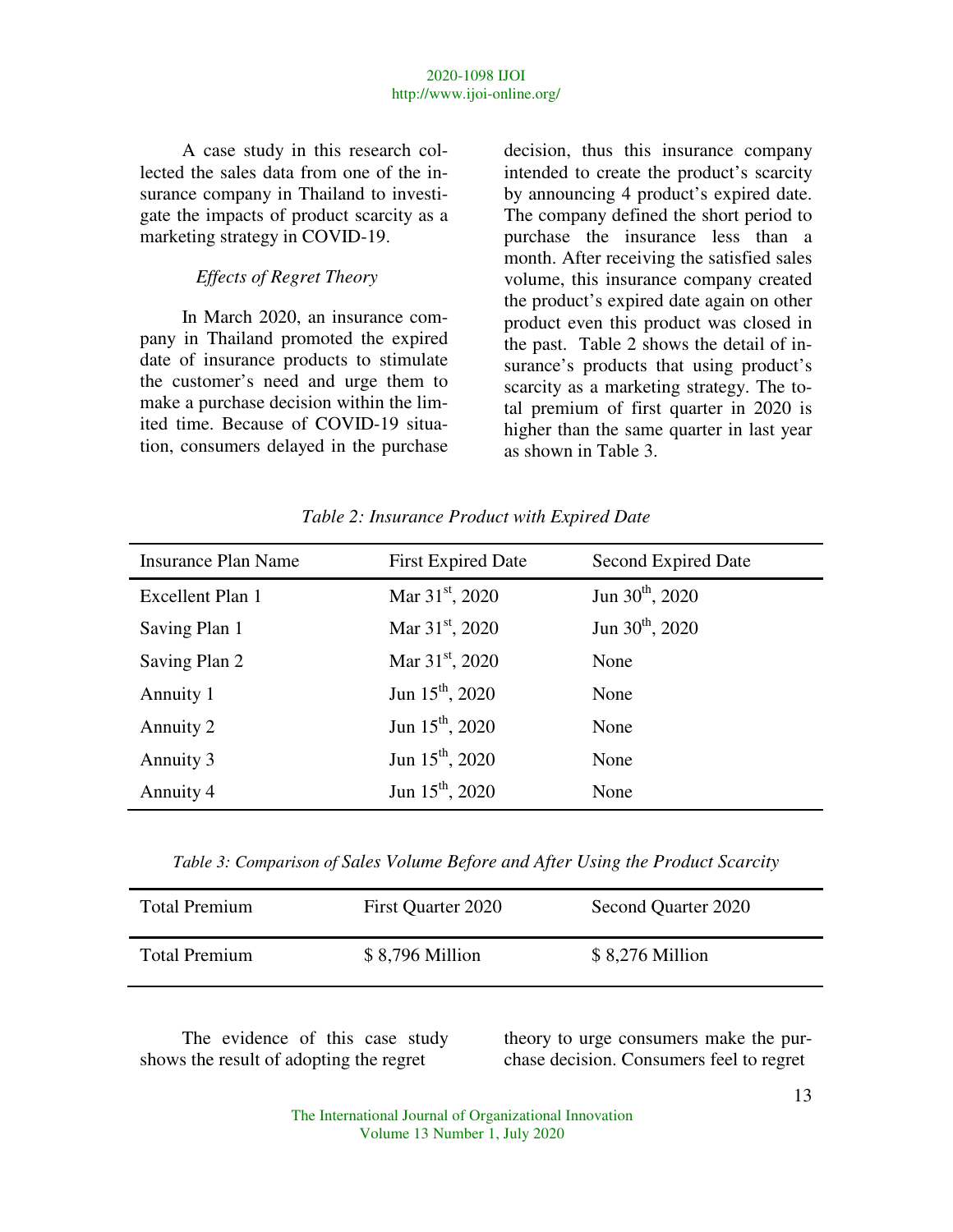in missing the opportunity to purchase the products in the future because the expired date is announced, their demands is stimulated to make the purchase decision. Although, COVID-19 is existed but the sales volume is raised by the product's scarcity concept.

#### *Conclusion*

 Whenever the crisis is existed, the marketers need to think more the effectiveness of marketing strategy to improve the sales volume. The case study in this paper shows that pandemic crisis that occurs around the world cannot stop the sales growth of company if the marketers or the executive management of company choose the best marketing strategy to cope with that crisis. The regret theory of using the product's scarcity is one of the effective marketing strategies. However, the marketing strategies need to change upon the crisis and time. No marketing strategy will produce the excellent outcome without any changes because consumers need the new promotions, products, and prices.

#### Acknowledgement:

This research is sponsored by the National Natural Science Foundation of China under Grant No. 71672068"

#### References

1. Worldometer. *COVID-19 CORONAVIRUS PANDEMIC*. 2020 June 18th,2020 [cited 2020 June 18th]; Available from:

https://www.worldometers.info/c oronavirus/.

- 2. McAlister, J.J.I.a.L., *Do Coupon Expiration Dates Affect Consumer Behavior?* Journal of Marketing Research, 1994. **31**(3): p. 423-428.
- 3. Xiaohui Shi, F.L., Pattarin Chumnumpan, *The use of product scarcity in marketing.* European Journal of Marketing, 2020. **54**(2): p. 380-418.
- 4. Brock, T., *Implications of commodity theory for value change*. 1968, Academic Press: Elsevier. 243-275.
- 5. Bangwool Han, M.K., *Interaction of the underdog with equality and scarcity.* Marketing Intelligence & Planning, 2019. **38**(2): p. 254-267.
- 6. Hsuan-Hsuan Ku, C.-C.K., Yi-Ting Yang,Tzu-Shao Chung, *Decision-contextual and individual influences on scarcity effects.* European Journal of Marketing, 2013. **47**(8): p. 1314- 1332.
- 7. Timm Teubner, A.G., *Only one room left! How scarcity cues a ect booking intentions on hospitality platforms.* Electronic Commerce Research and Applications, 2019. **39**.
- 8. Huiling Huang, S.Q.L., Jay Kandampully, Milos Bujisic, *Consumer Responses to Scarcity*